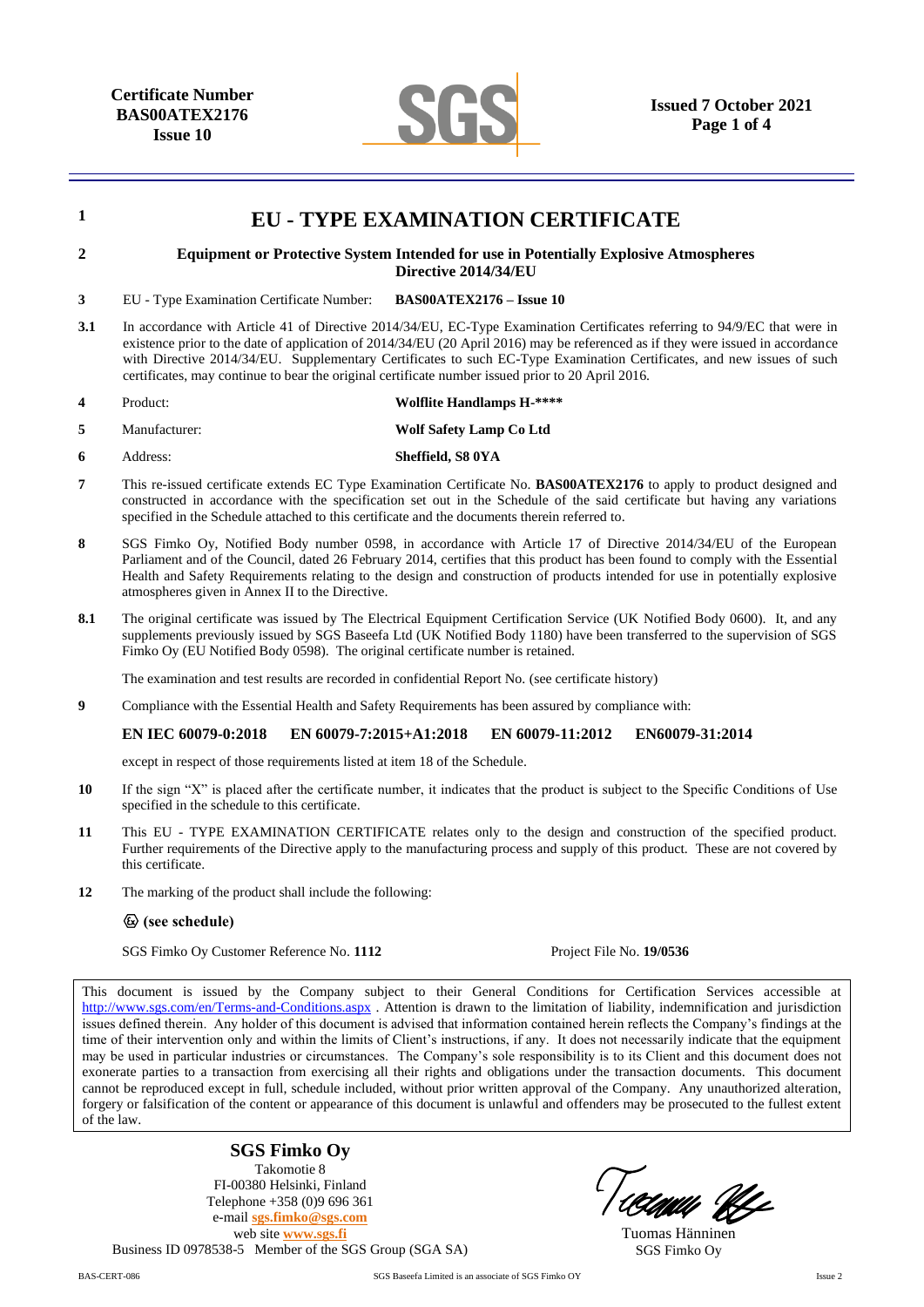**Certificate Number BAS00ATEX2176 Issue 10**



# **13 Schedule**

# **14 Certificate Number BAS00ATEX2176 – Issue 10**

#### **15 Description of Product**

The Wolflite Handlamp H-\*\*\*\* models H-4DCA, H-4DCALED & H-251ALED are portable handlamps with a moulded anti-static plastic case and lens ring, and a toughened glass lens. The lens is sealed to the lens ring and the lens ring is sealed to the case by O-rings/seals. The lens ring screws on to the body and as an option may be locked in place by a socket head lock screw.

The switch slider mechanism contains a magnet which operates an internally hermetically sealed reed switch.

The handlamps are considered outside the scope of EN 60079-28:2015 as, according to the IEC published interpretation sheet for the standard, they are excluded from the scope by virtue of not having a focal point in the hazardous area.

# **H-4DCA**

### The H-4DCA is marked:  $\circledcirc$  II 2GD **Ex eb ib IIC T4 Gb** (-10°C  $\leq$  Ta  $\leq$  +40°C) **Ex tb IIIC T135°C Db**

The light source is a 4.8V 0.5A type H-141 bulb.

The H-4DCA is powered by four R20 or LR20 cells held in a removable cassette.

The permitted cell types are any R20 cell, or LR20 cells of the following types:- Varta Universal Alkaline, Varta Alkaline Value Pack, Varta Electric Power, Kodak Alkaline, Exide Alkaline, Cegassa Alkaline, Duracell Alkaline, Duracell Plus, Duracell Procell, Duracell Industrial, HiTech Alkaline Professional, RS Alkaline, Sanyo Alkaline, Duracell Ultra, Energizer Alkaline, Energiser Industrial, Eveready Gold, Rayovac Maximum, Pifco Optimax, Procell (grey).

### **H-4DCALED**

The H-4DCALED is marked:  $\circledR$  **II 2GD Ex ib IIC T4 Gb** (-10<sup>o</sup>C  $\leq$  Ta  $\leq$  +40<sup>o</sup>C) Ex ib IIIB T135<sup>o</sup>C Db

The light source is a Wolf LED H-84 module coloured green.

The H-4DCALED is powered by four R20 or LR20 cells held in a removable cassette.

The permitted cell types are any R20 cell, or LR20 cells of the following types:- Varta Universal Alkaline, Varta Alkaline Value Pack, Varta Electric Power, Kodak Alkaline, Exide Alkaline, Cegassa Alkaline, Duracell Alkaline, Duracell Plus, Duracell Procell, Duracell Industrial, HiTech Alkaline Professional, RS Alkaline, Sanyo Alkaline, Duracell Ultra, Energizer Alkaline, Energiser Industrial, Eveready Gold, Rayovac Maximum, Pifco Optimax, Procell (grey).

### **H-251ALED**

The H-251ALED is marked:  $\circledast$  **II 2GD Ex ib IIC T4 Gb (-10°C/-20°C**  $\leq$  **Ta**  $\leq$  **+40°C) Ex ib IIIB T170°C Db** A lower ambient temperature of either -10°C or of -20°C will be marked on the label depending on build options.

The light source is a Wolf LED H-88 module coloured yellow.

Power is provided by means of a rechargeable battery pack containing two sealed lead acid cells and an active current limiting device. Two metal studs passing through the wall of the enclosure allow the torch to be placed on the charging apparatus with the connections aligning with the two studs.

The charging contacts are rated  $U_m = 10V$  d.c.

The H-251ALED is designed to be charged from a Wolf C-251 charger while in safe areas.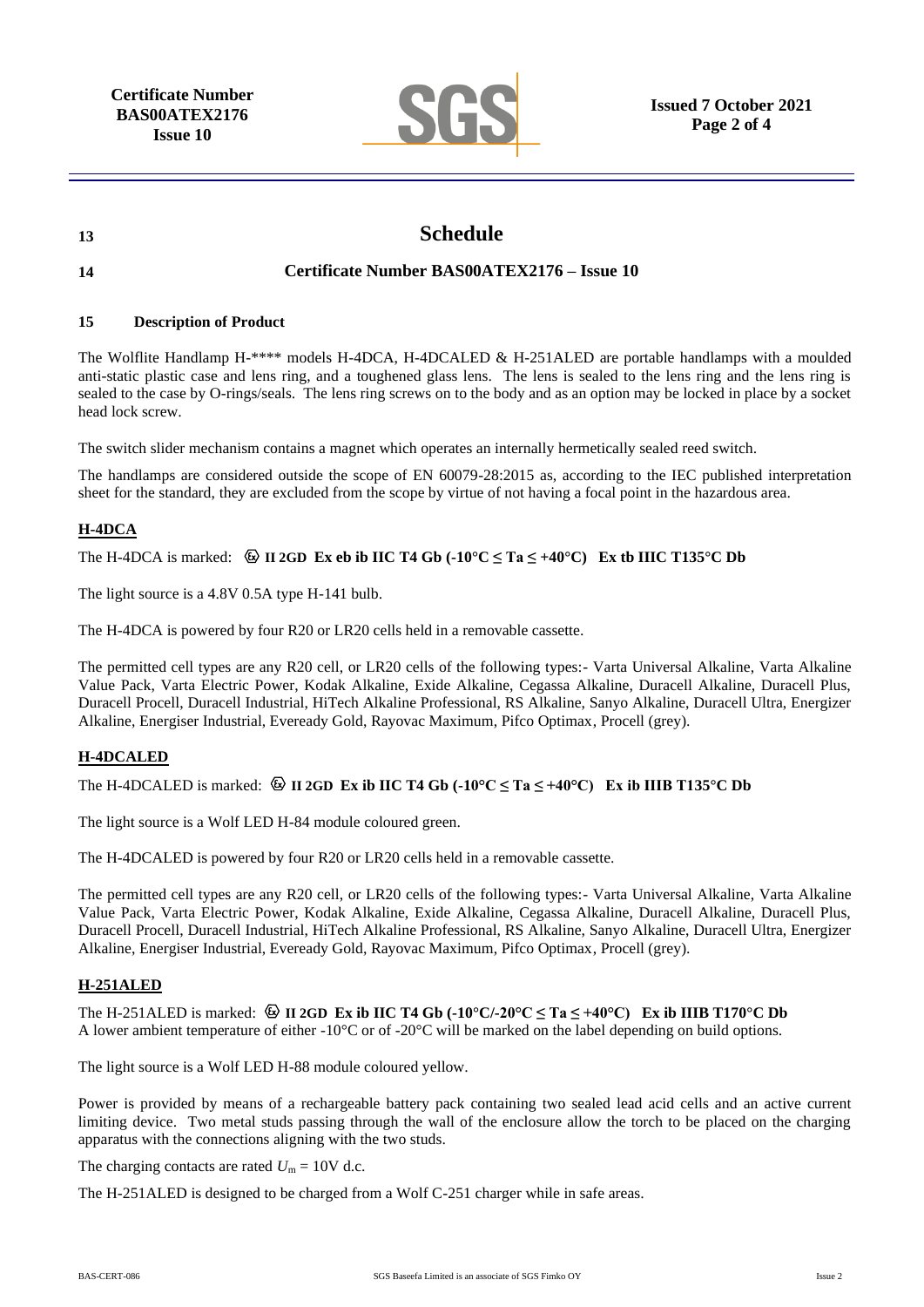

#### **16 Report Number**

See Certificate History.

#### **17 Specific Conditions of Use**

None.

# **18 Essential Health and Safety Requirements**

In addition to the Essential Health and Safety Requirements (EHSRs) covered by the standards listed at item 9, the following are considered relevant to this product, and conformity is demonstrated in the report:

| <b>Clause</b> | <b>Subject</b>              |
|---------------|-----------------------------|
| 1.4.1         | External effects            |
| 1.4.2         | Aggressive substances, etc. |

#### **19 Drawings and Documents**

New drawings submitted for this issue of certificate:

| <b>Number</b> | Sheet         | Issue | Date       | <b>Description</b>                                |
|---------------|---------------|-------|------------|---------------------------------------------------|
| $DC-710$      |               | 6     | 16/06/21   | Wolflite Handlamp H-4DCA - General Assembly       |
| $DC-713$      |               |       | 04/08/21   | Wolflite Handlamp 4DCALED ATEX - General Assembly |
| DC-813        | 1 & 2         | 01    | 25/06/2021 | Handlamp 2-Part LED Module                        |
| DC-913        | 1 & 2         | 01    | 01/09/2021 | 2-Part LED Module Circuit                         |
| DC-922        |               | 2     | 04/08/21   | Wolflite Handlamp - Permitted Cell Types          |
| EW-710        |               | 6     | 22/07/21   | Wolflite Handlamp H-251A LED - General Assembly   |
| $\sim$        | $\sim$ $\sim$ |       |            |                                                   |

These drawings are held with IECEx BAS16.0076 and are common to BAS21UKEX0359.

Current drawings which remain unaffected by this issue:

| <b>Number</b> | <b>Sheet</b> | <b>Issue</b> | Date     | <b>Description</b>                                |
|---------------|--------------|--------------|----------|---------------------------------------------------|
| DC-810        |              | 4            | 17/08/16 | Wolflite Handlamp H-4DCA ATEX - Cassette Assembly |
| $DC-910$      |              |              | 31/10/00 | Halogen Bulb                                      |
| EW-810        |              | 3            | 18/08/16 | Battery Pack H-251A                               |
| EW-812        |              | 6            | 18/08/16 | Handlamp - LED Centre Contact                     |
| EW-910        |              | 8            | 16/07/09 | Wolflite H-251A ATEX - Circuit Details            |

# **20 Certificate History**

| Certificate No.         | Date              | <b>Comments</b>                                                                                                                                               |
|-------------------------|-------------------|---------------------------------------------------------------------------------------------------------------------------------------------------------------|
| BAS00ATEX2176X          | 8 November 2000   | The release of the prime certificate. The associated test and assessment<br>is documented in Test Reports 02(C)0645.                                          |
| BAS00ATEX2176X/1        | 27 September 2002 | To permit:-<br>i. An alternative PCB with some components changed to surface mount.<br>ii. Alternative battery connections to the PCB by hard wired contacts. |
| <b>BAS00ATEX2176X/2</b> | 29 October 2003   | To permit minor changes to the PCB. (project 03/0778)                                                                                                         |
| <b>BAS00ATEX2176X/3</b> | 11 October 2006   | To permit minor changes to the PCB layout. (project 08/0832)                                                                                                  |
| <b>BAS00ATEX2176X/4</b> | 2 August 2007     | To permit minor changes to the PCB layout. (project 07/0549)                                                                                                  |
| <b>BAS00ATEX2176X/5</b> | 8 May 2008        | To permit the use of an LED based bulb replacement assembly. The<br>assessment was recorded in report $07(C)0294$ for project $07/0294$ .                     |